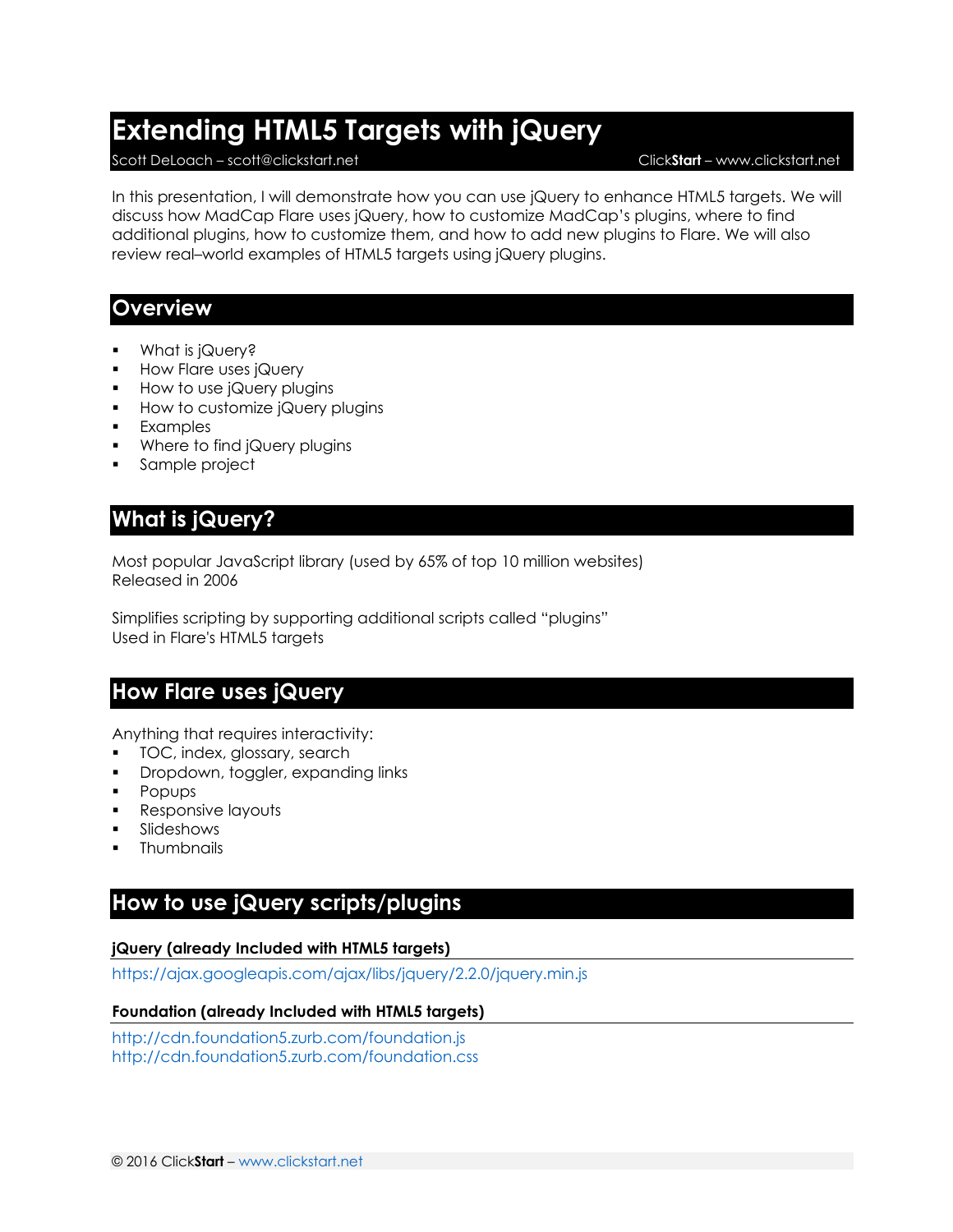#### **jQuery mobile**

<https://ajax.googleapis.com/ajax/libs/jquerymobile/1.4.5/jquery.mobile.min.css> <https://ajax.googleapis.com/ajax/libs/jquerymobile/1.4.5/jquery.mobile.min.js>

#### **jQuery UI**

<https://ajax.googleapis.com/ajax/libs/jqueryui/1.11.4/themes/smoothness/jquery-ui.css> <https://ajax.googleapis.com/ajax/libs/jqueryui/1.11.4/jquery-ui.min.js>

#### **Sample JS link**

<script src="https://ajax.googleapis.com/ajax/libs/jquerymobile/1.4.5/jquery.mobile.min.js"> </script>

#### **Sample CSS link**

<link rel="stylesheet" href="https://ajax.googleapis.com/ajax/libs/jquerymobile/1.4.5/ jquery. ↵ mobile.min.css">

### **How to customize jQuery scripts/plugins**

jQuery plugins can be customized using:

- CSS
- Built-in options (see below)
- Configurators (see www.prismjs.com)

### **Option example**

```
<script>/*<![CDATA[*/
$(function() {
   $('body').wordsmith({
      popupWidth: 700,
      popupHeight: 450,
      lookupImage: 'Question_Mark.png',
      lookupUrl: 'https://en.wikipedia.org/wiki/{word}'
   });
});
/*]]>*/</script>
```
### **Examples – enhancing Flare**

I will demonstrate the following plugins/scripts I've developed/customized to enhance Flare HTML5 targets:

- dropDownTogglerTextSwap:<goo.gl/pblMEB>
- showHideConditions: [goo.gl/pblMEB](file:///C:/Users/scott/Desktop/clients/madworld%2016/handouts/goo.gl/pblMEB)
- SearchAutocomplete: [goo.gl/pblMEB](file:///C:/Users/scott/Desktop/clients/madworld%2016/handouts/goo.gl/pblMEB)

### **Examples – adding features to Flare**

I'll demonstrate using the following plugins in HTML5 targets:

- Annotator:<annotatorjs.org>
- Aware:<xoxco.com/projects/code/aware>
- Drop Captions:<www.catchmyfame.com/2009/10/23/jquery-drop-captions-plugin-released>